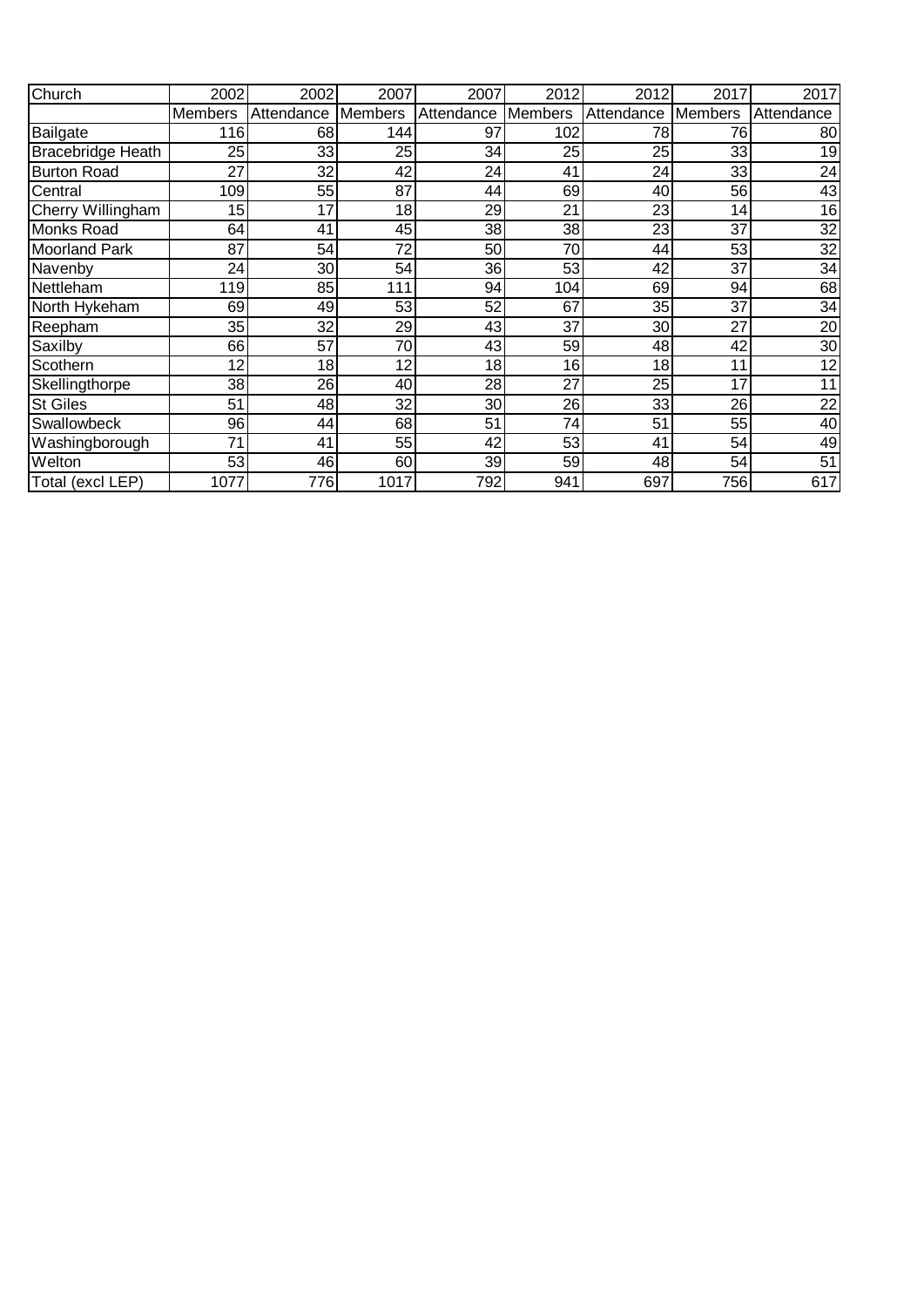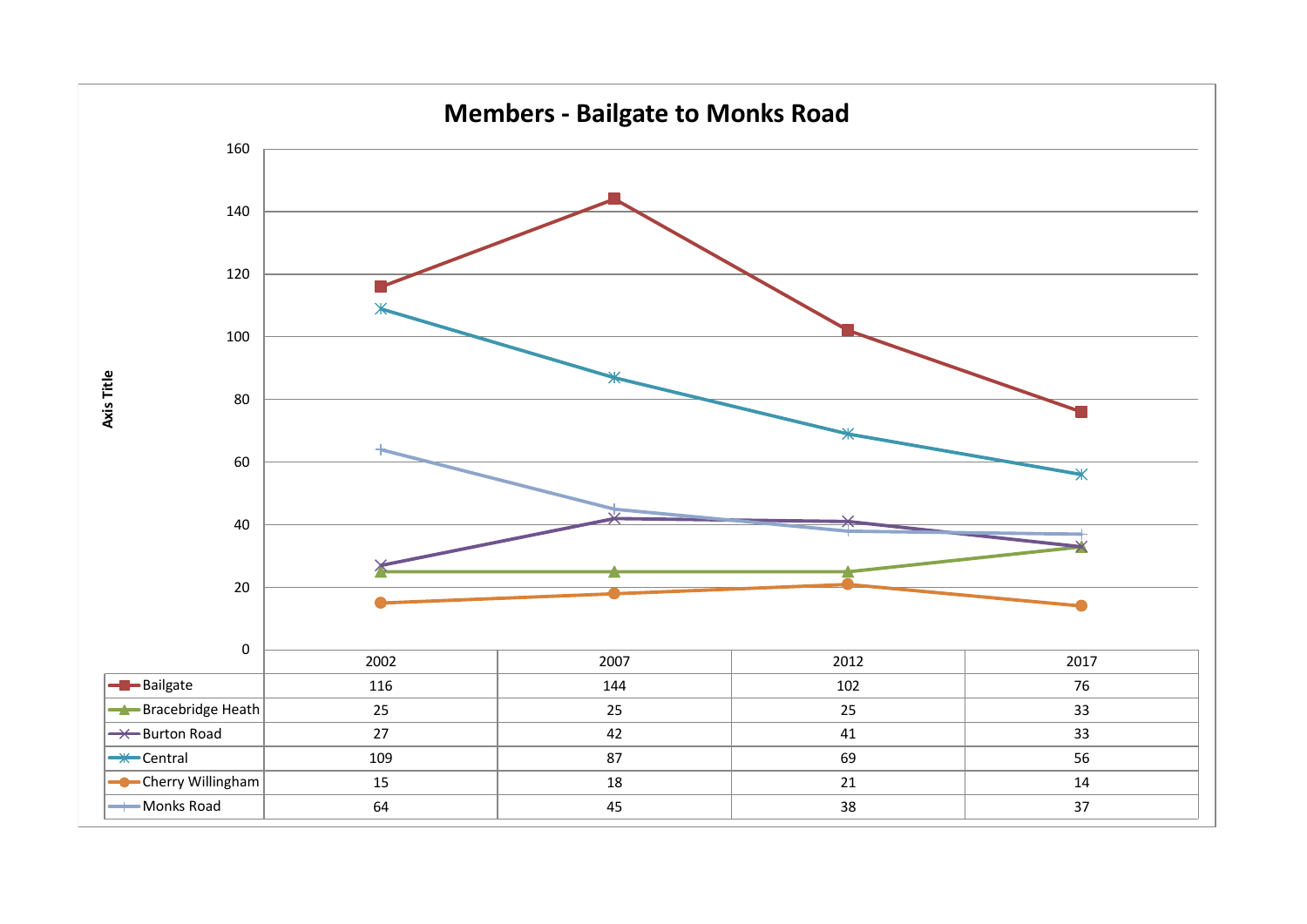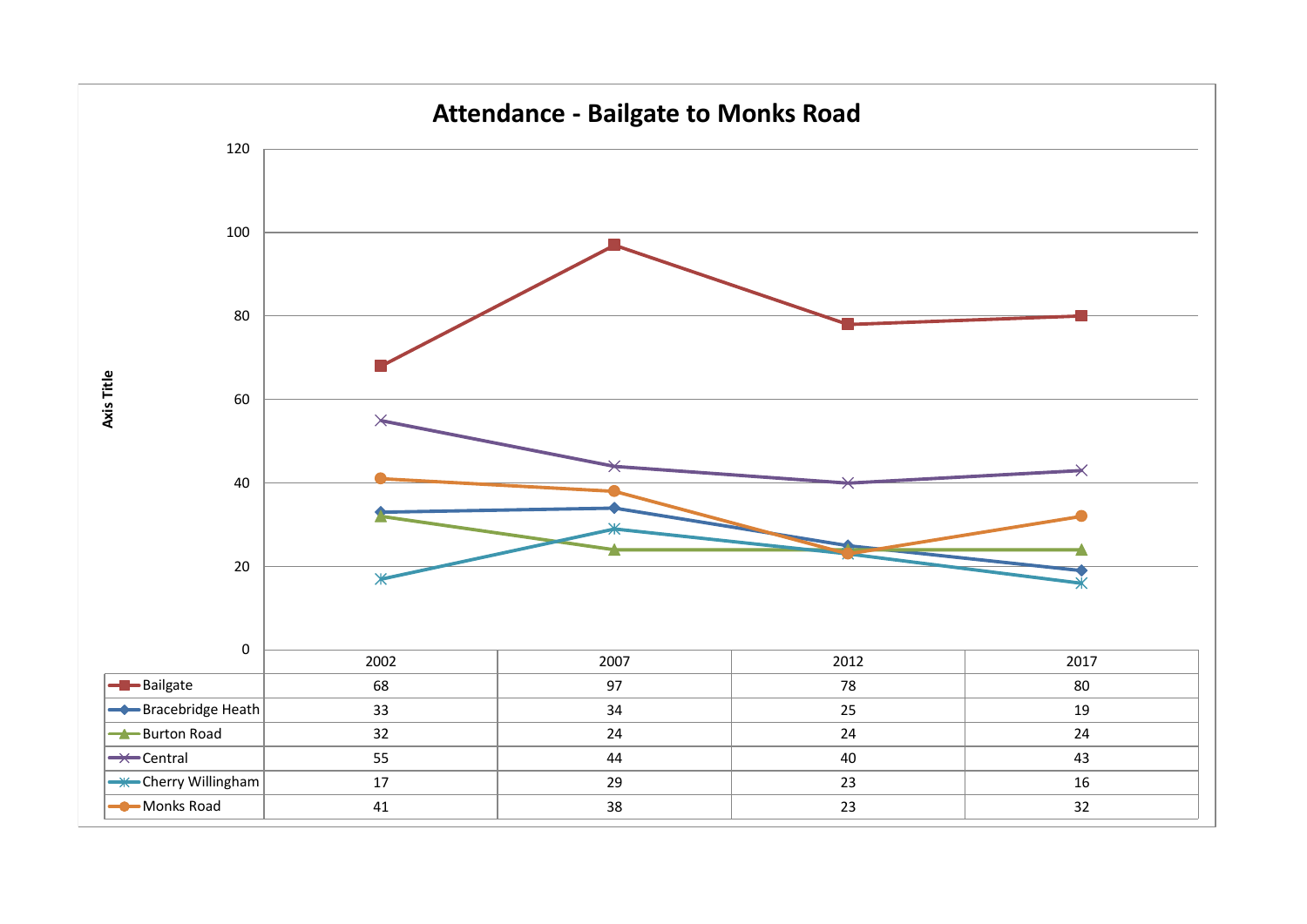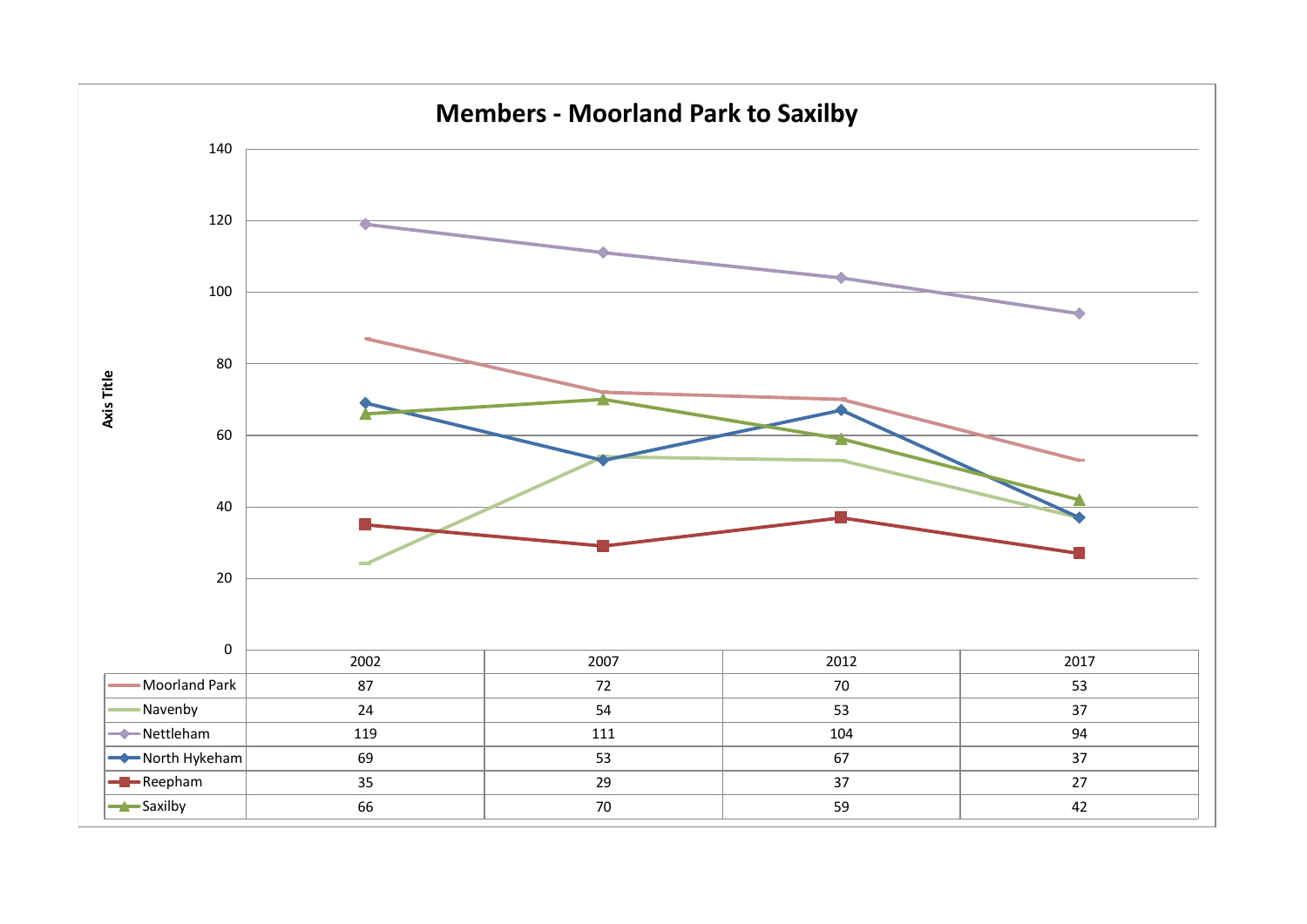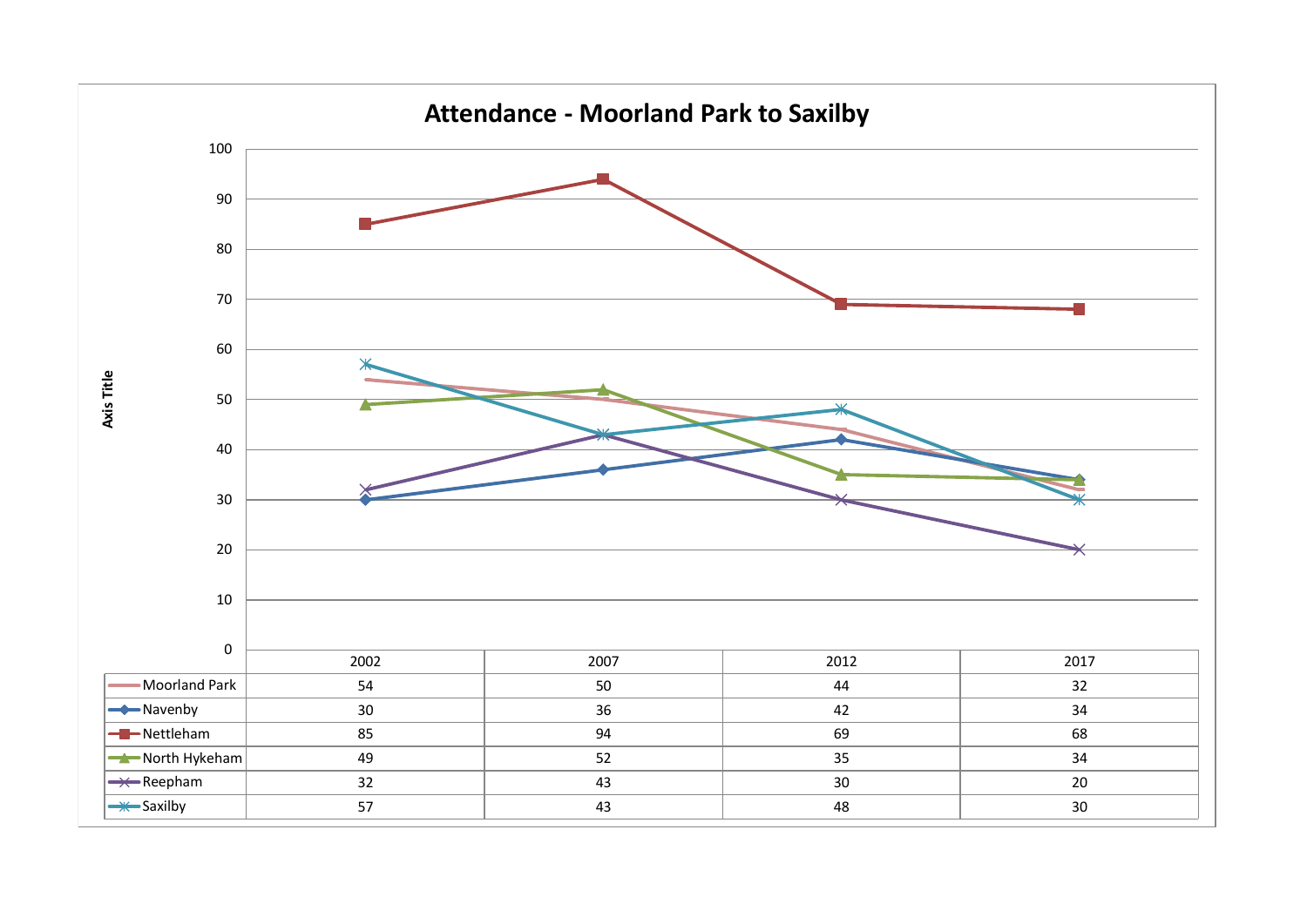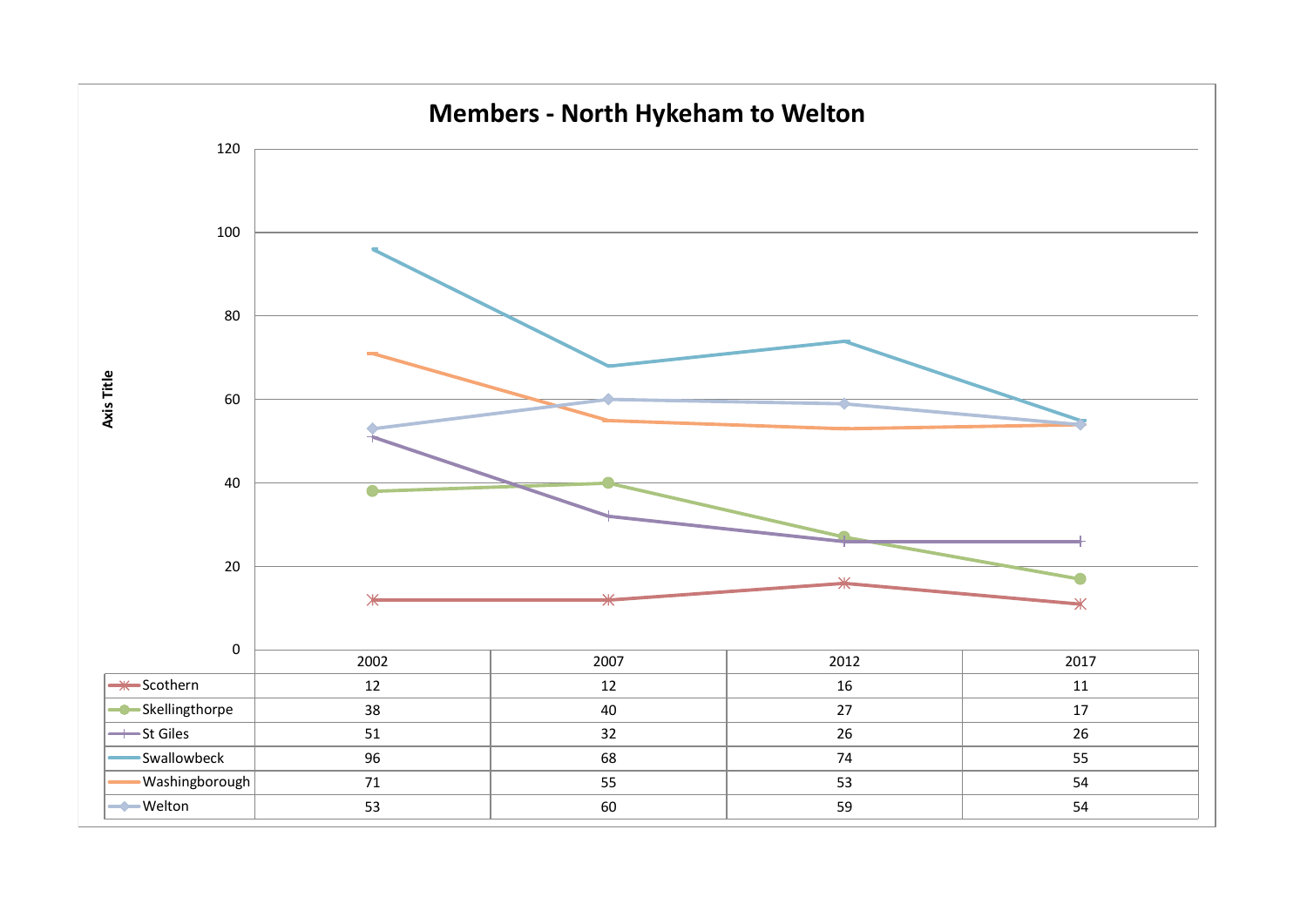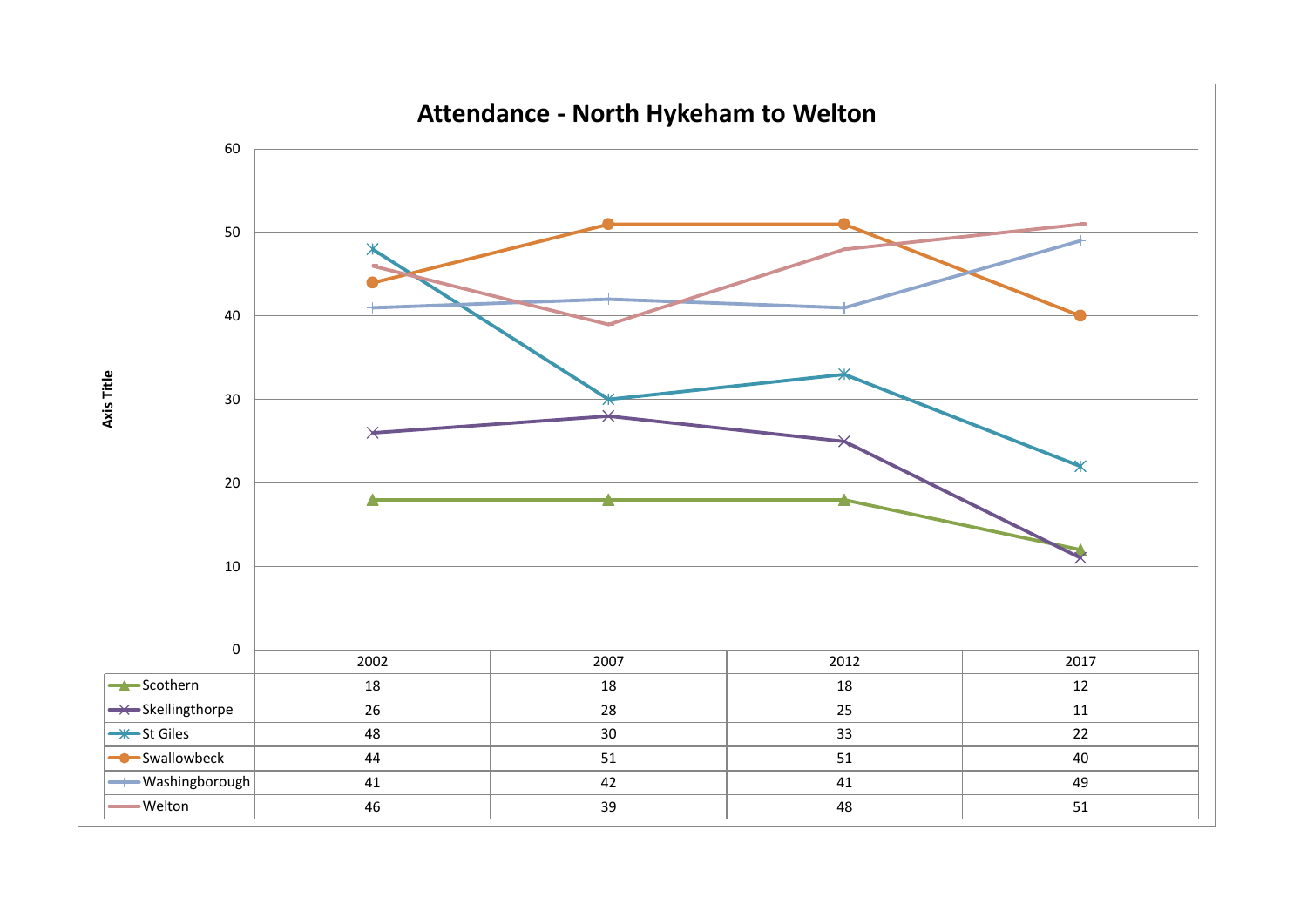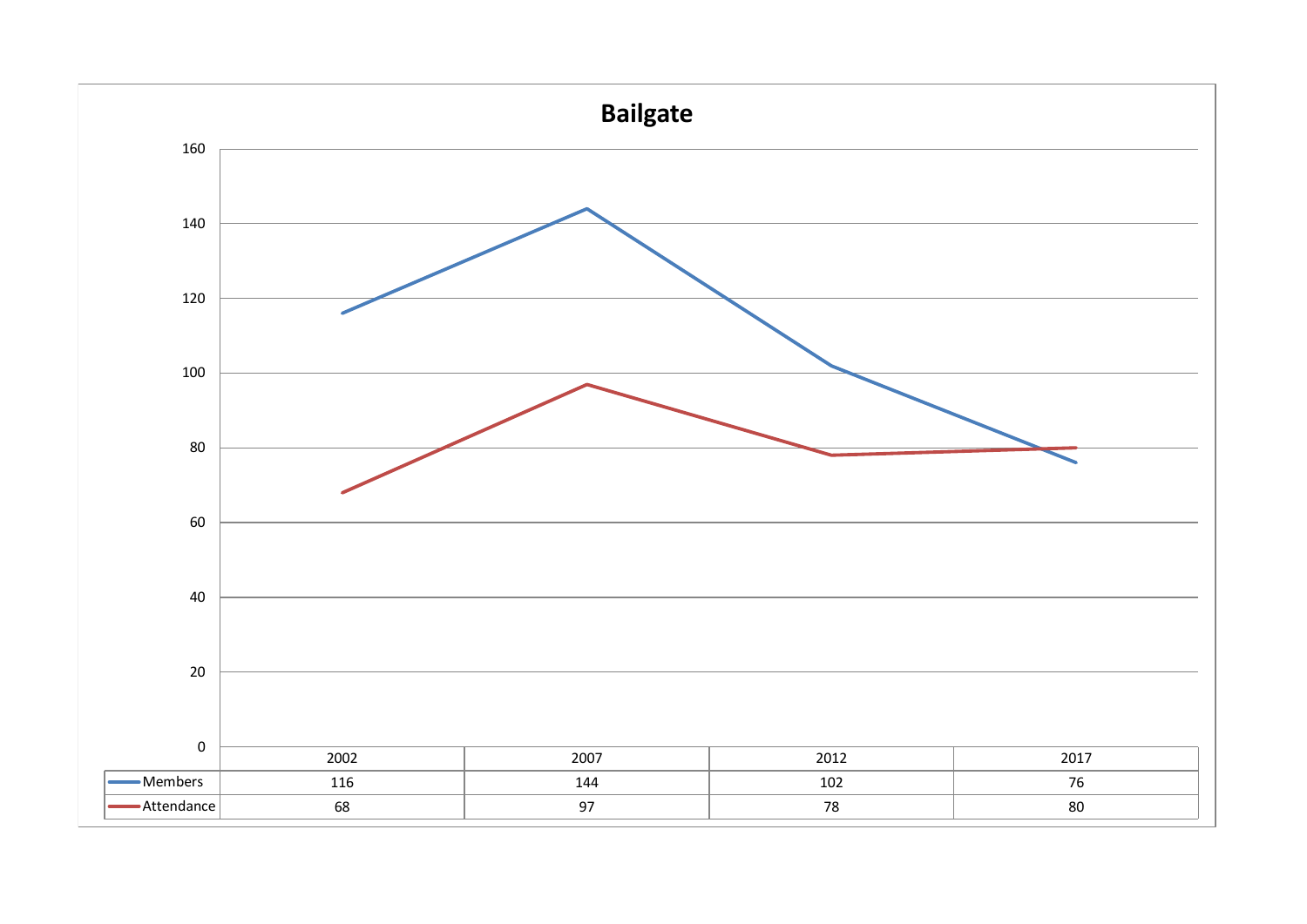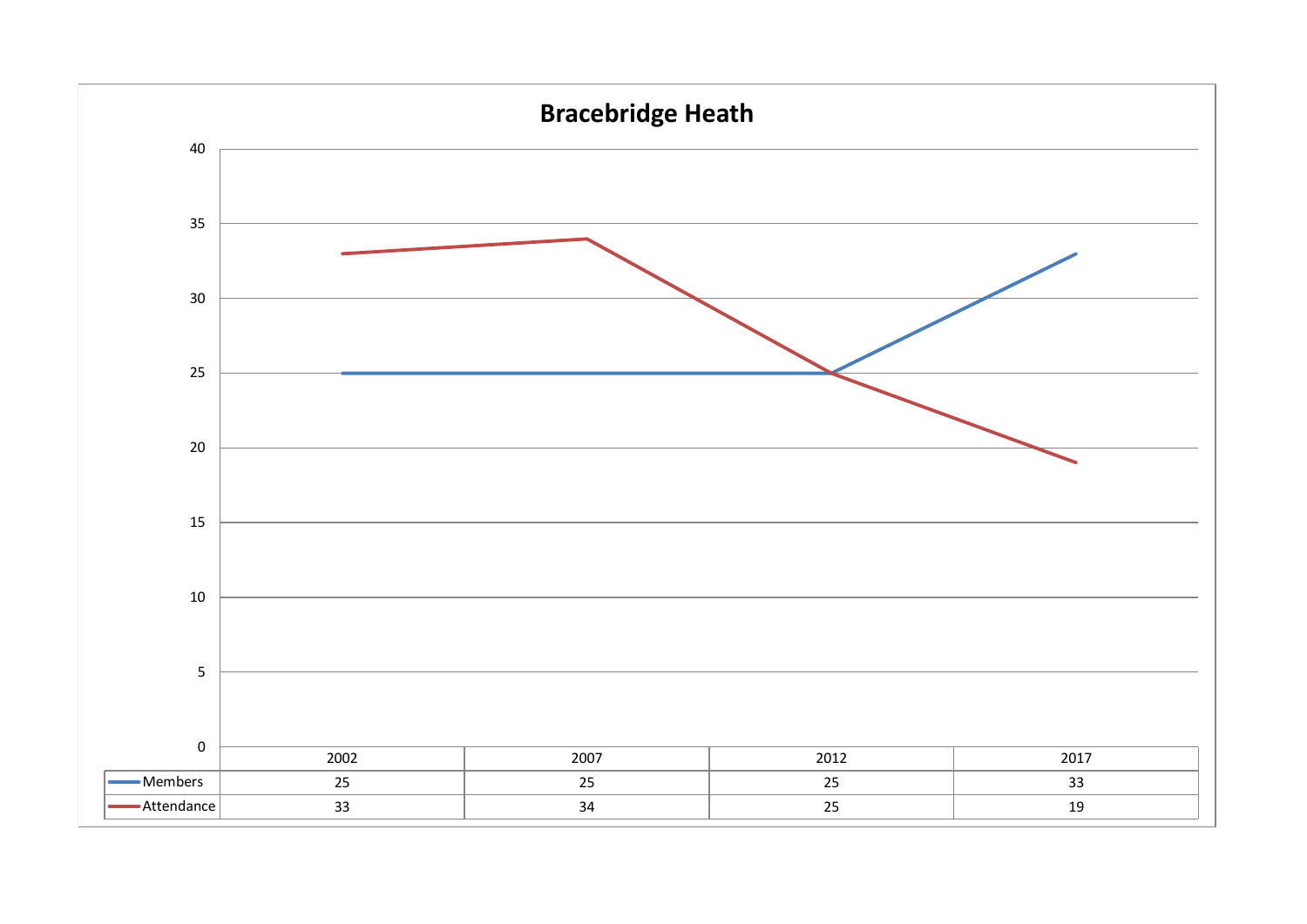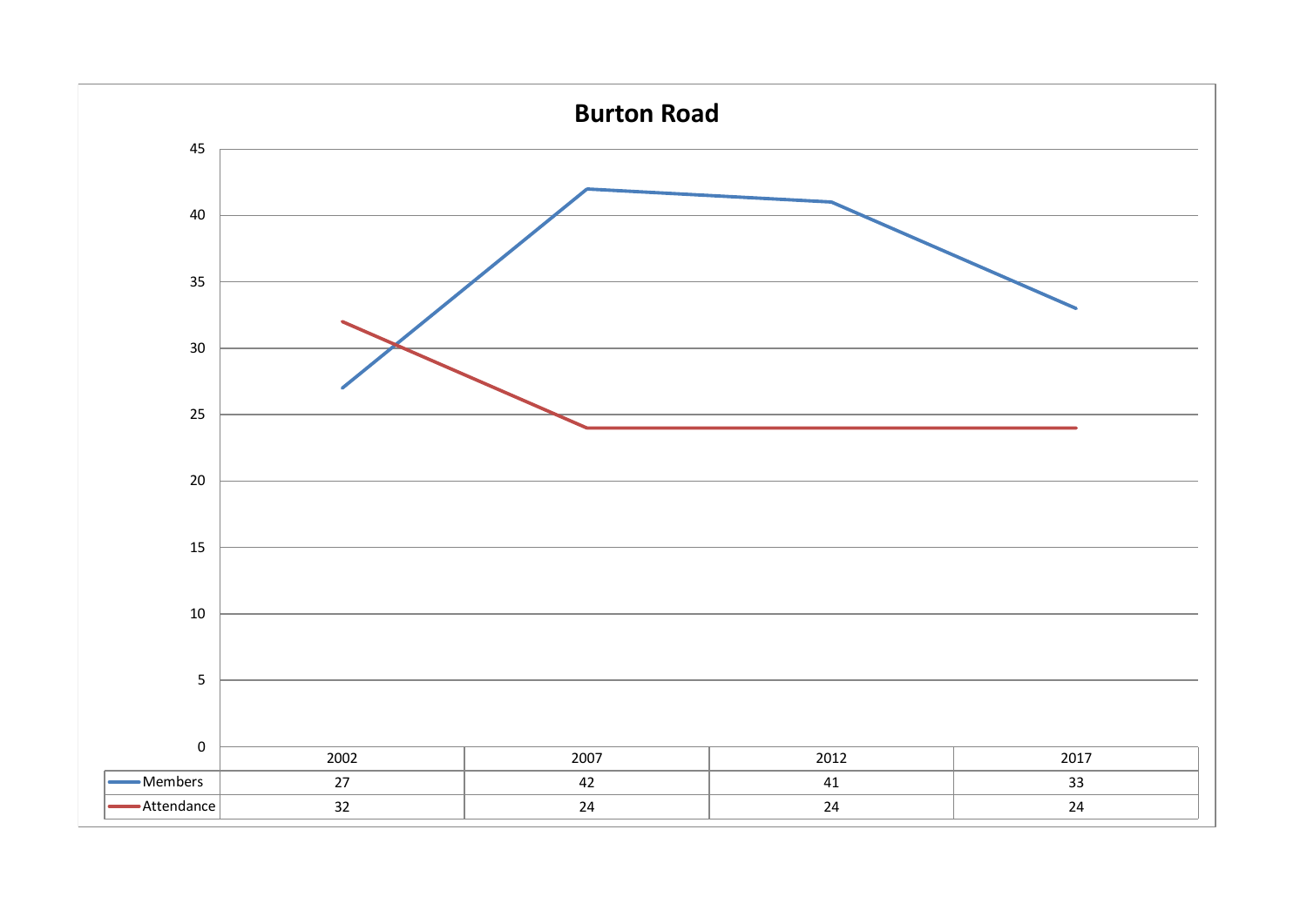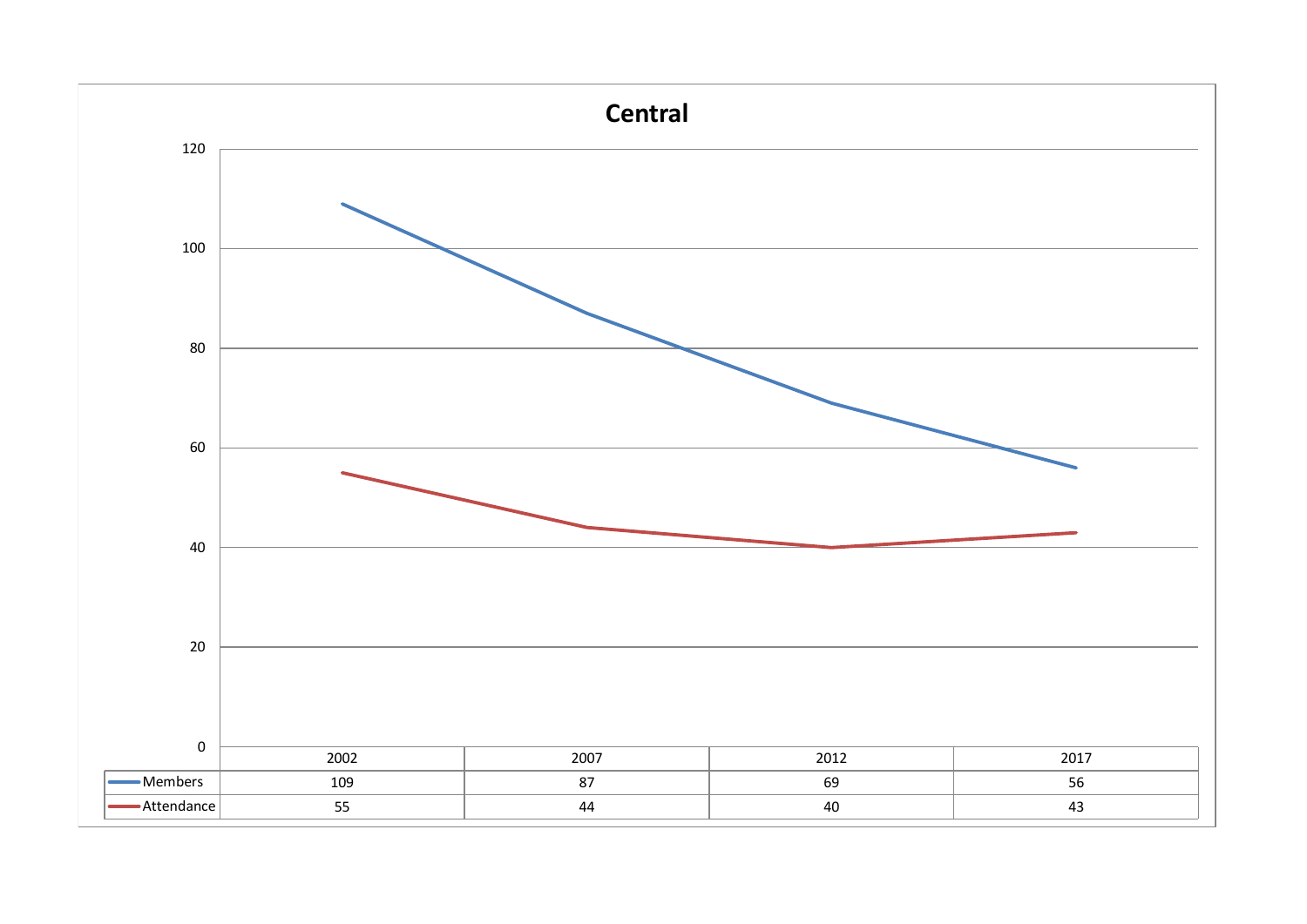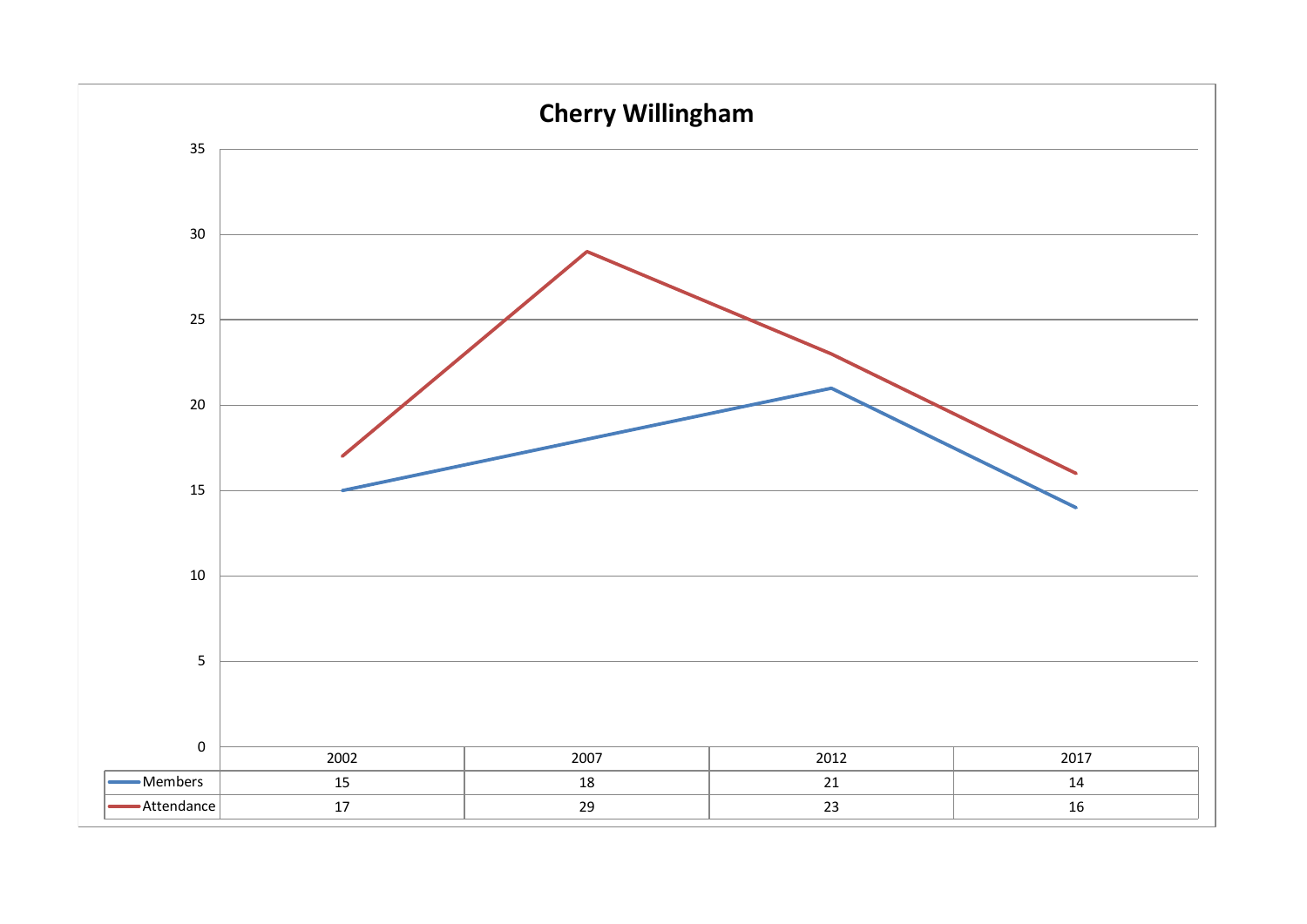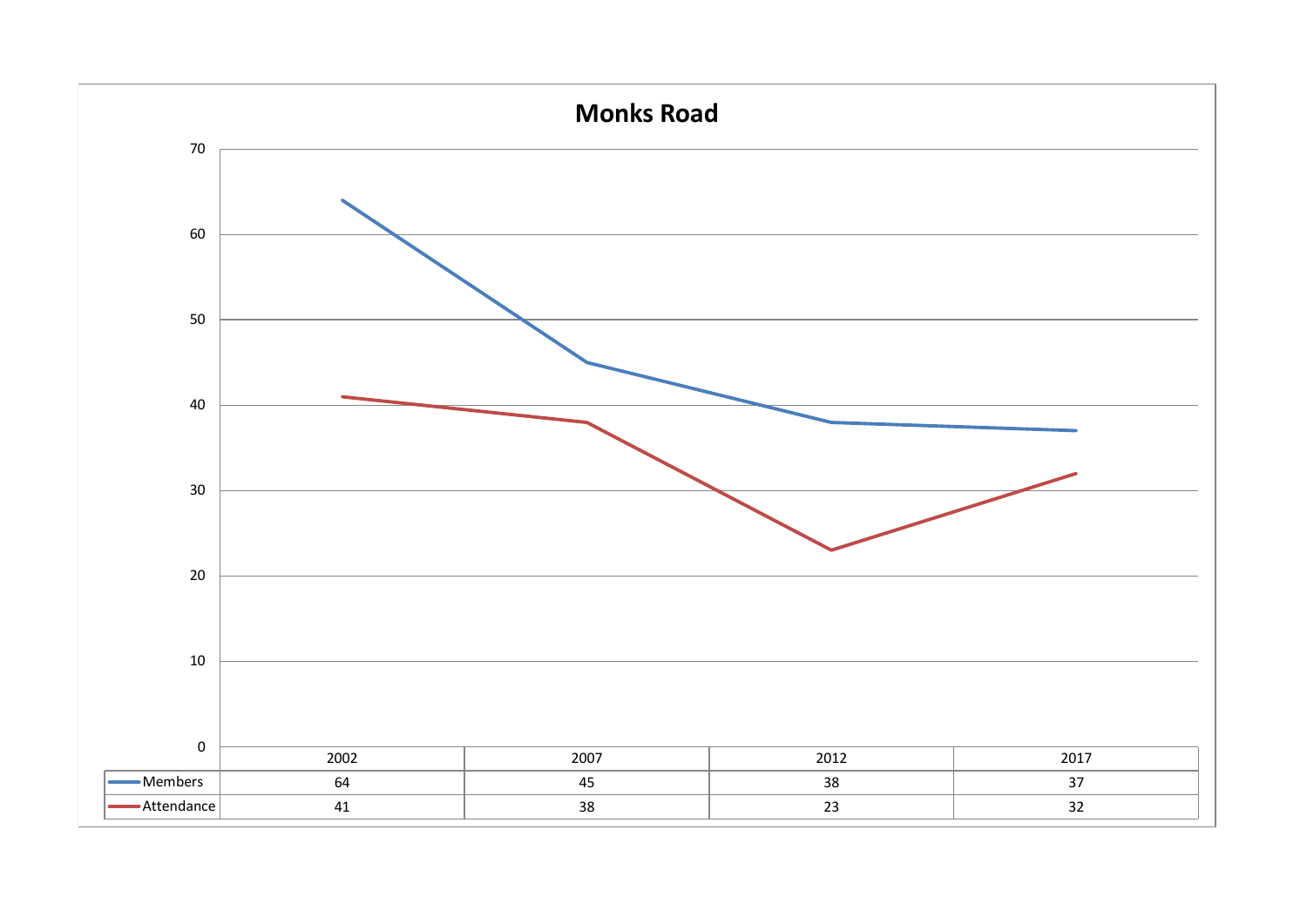![](_page_13_Figure_0.jpeg)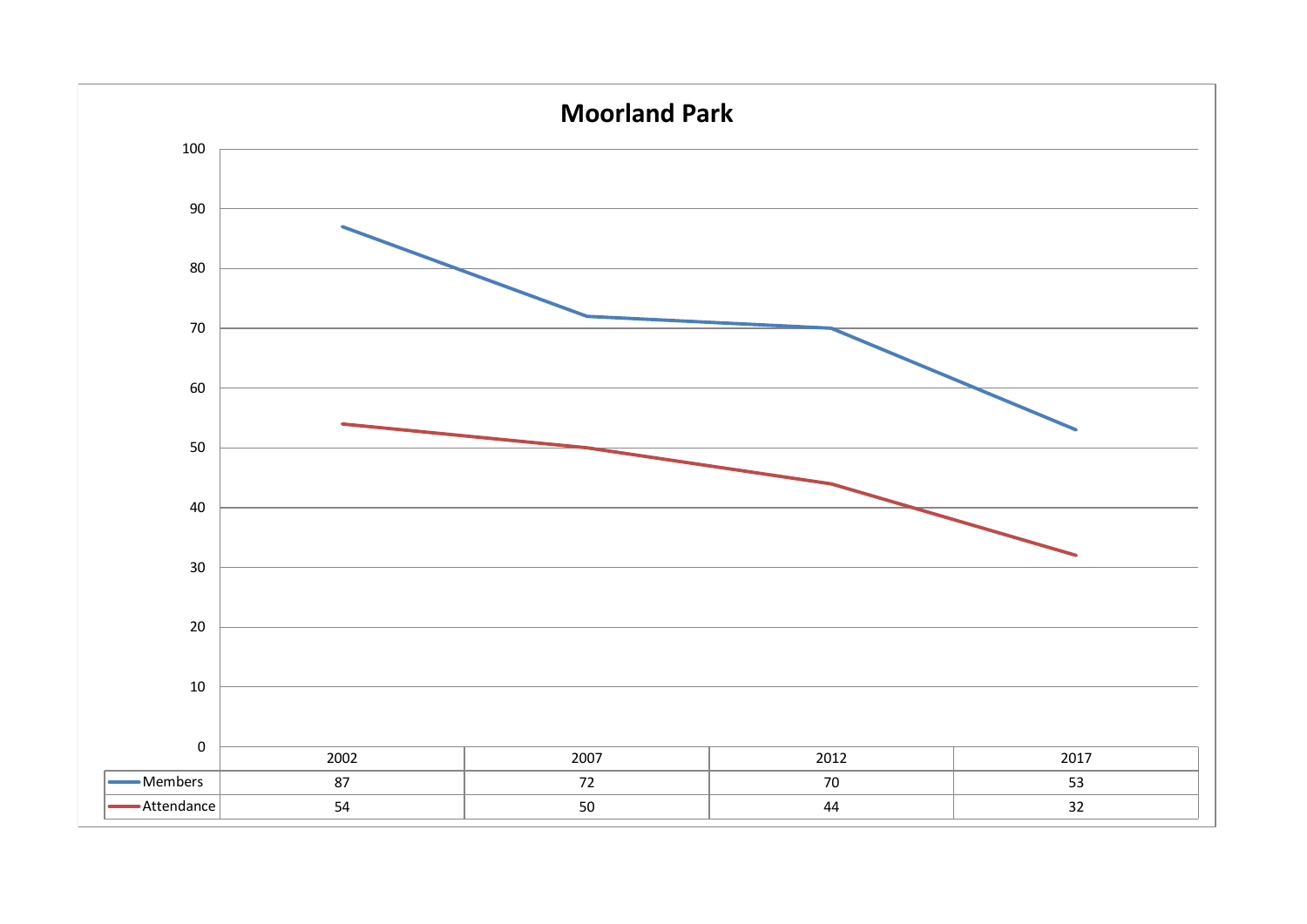![](_page_14_Figure_0.jpeg)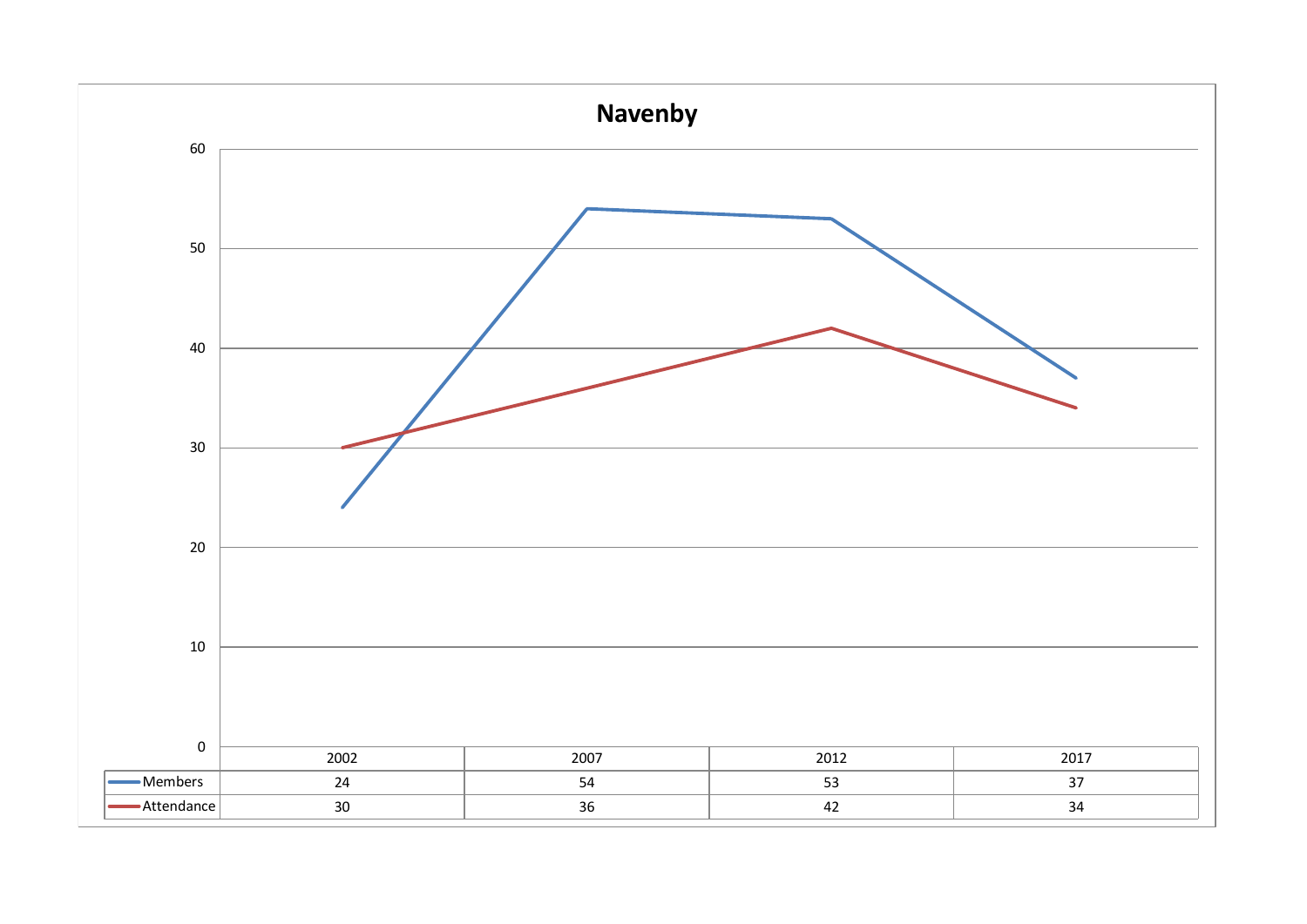![](_page_15_Figure_0.jpeg)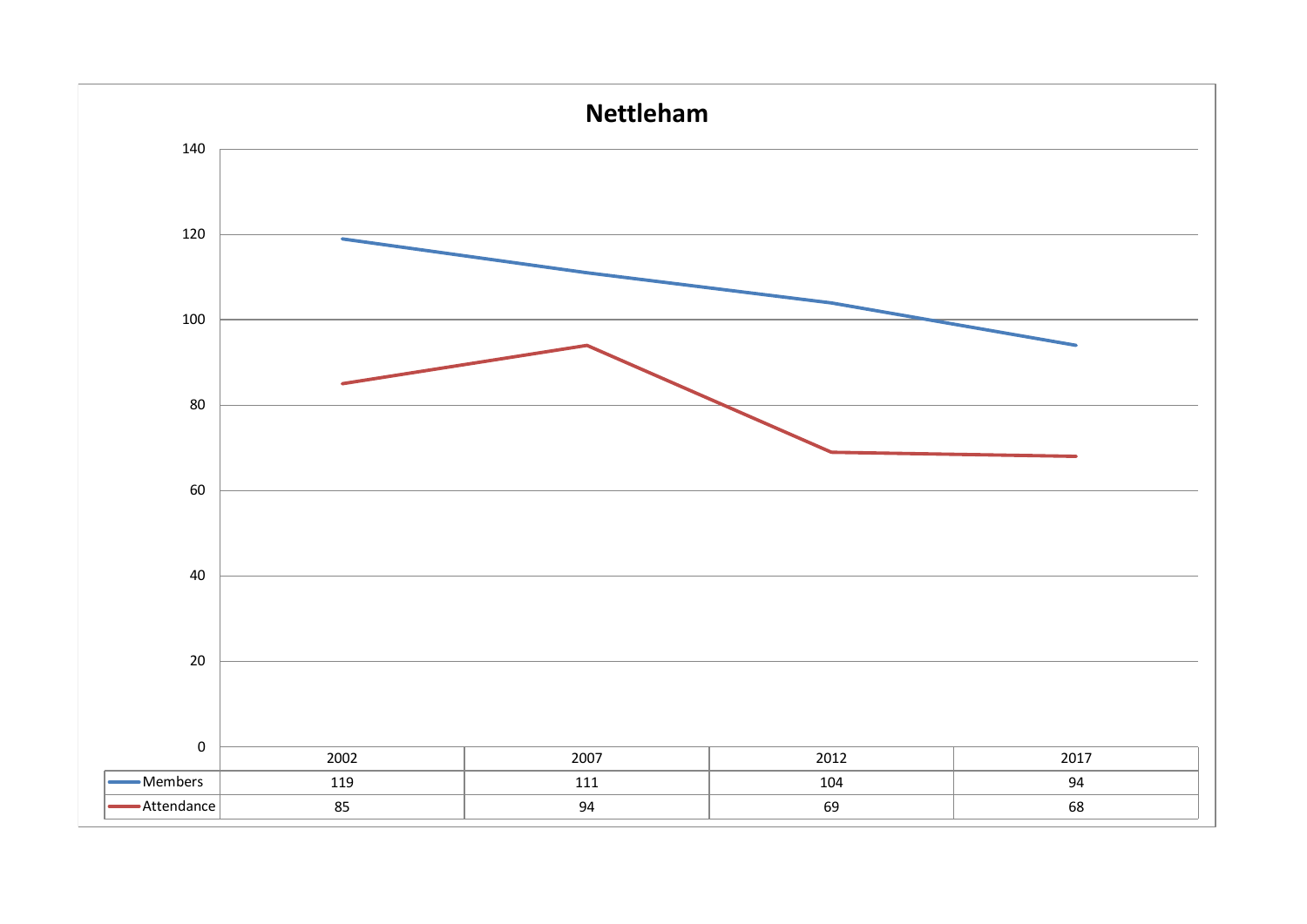![](_page_16_Figure_0.jpeg)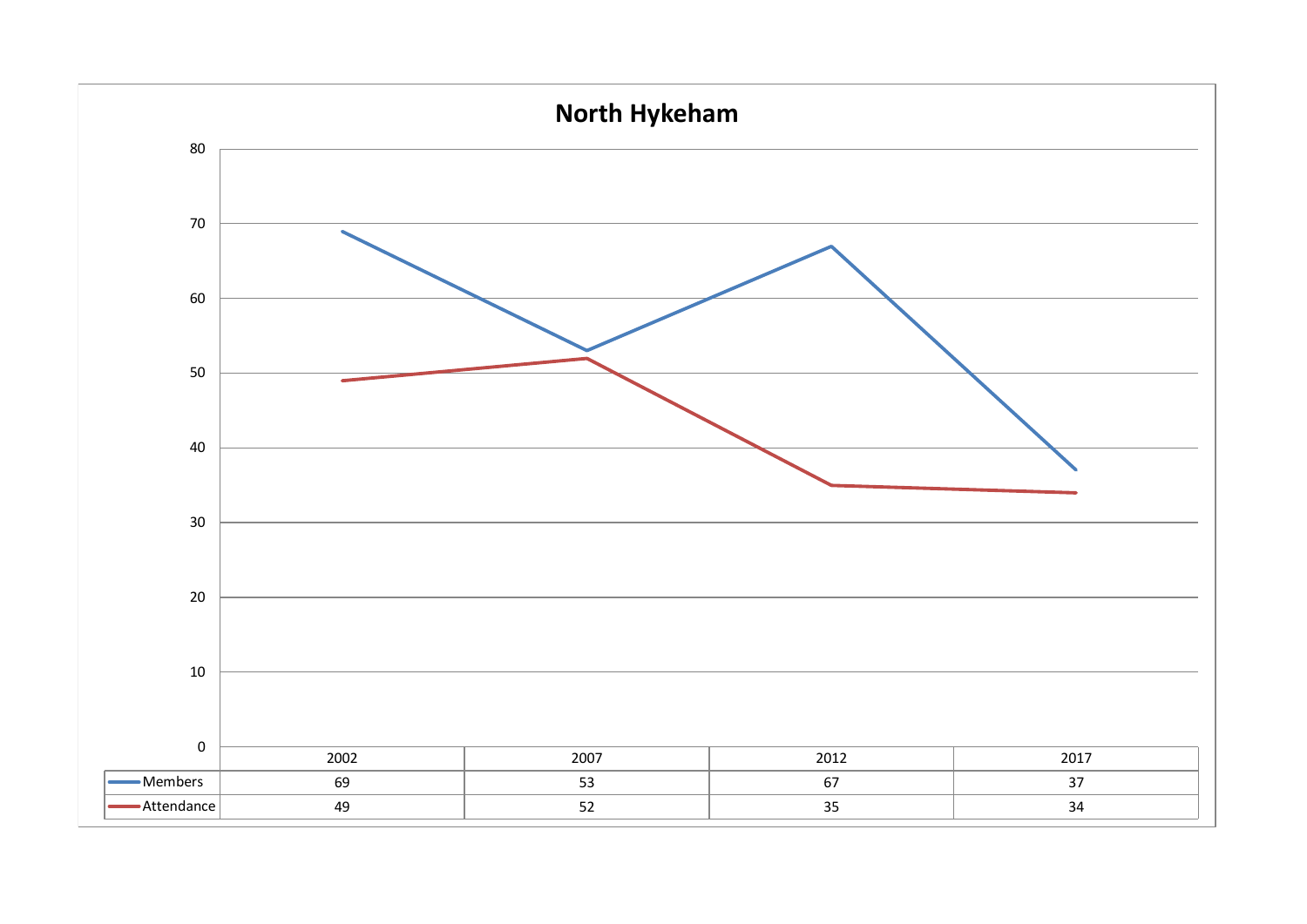![](_page_17_Figure_0.jpeg)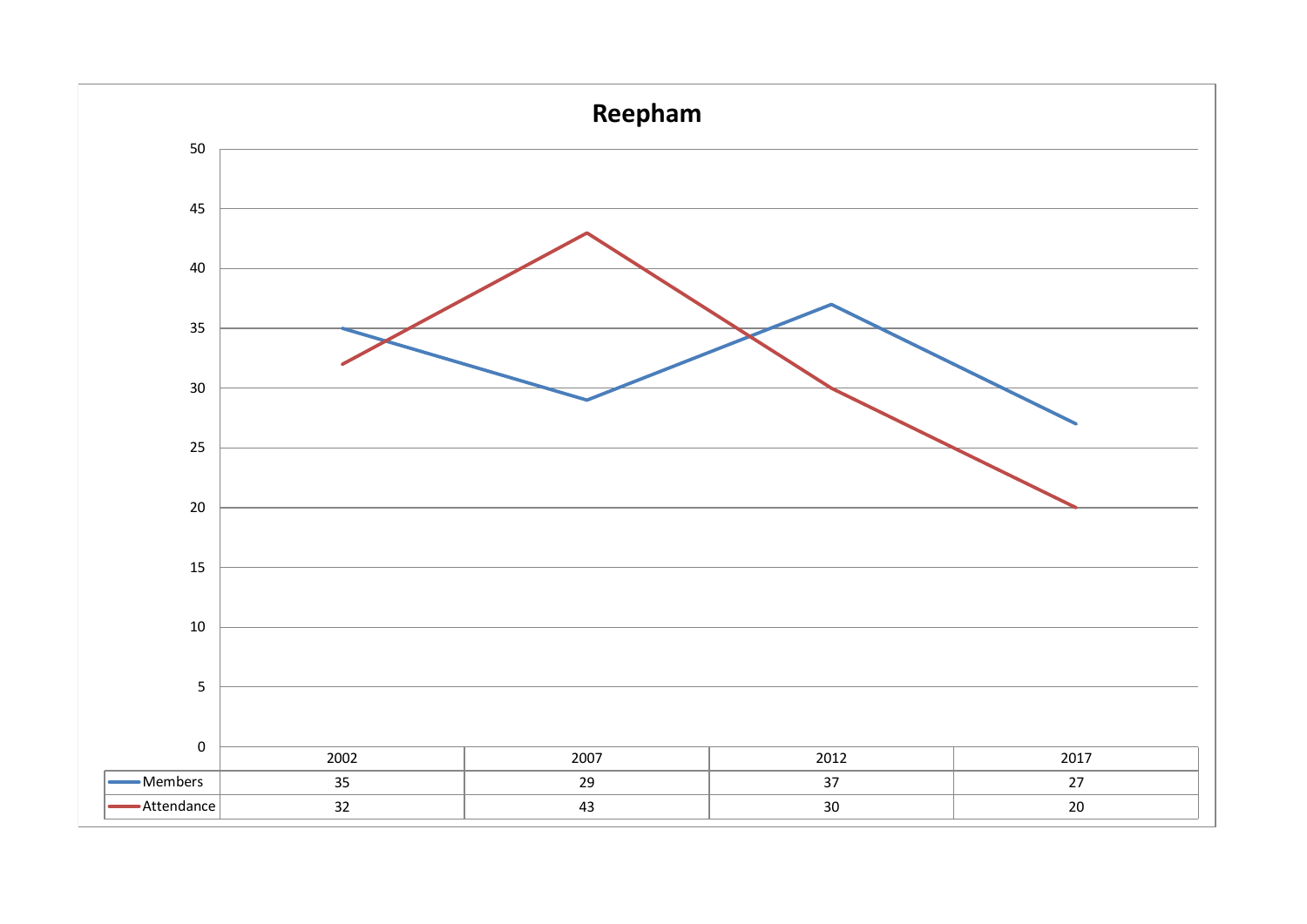![](_page_18_Figure_0.jpeg)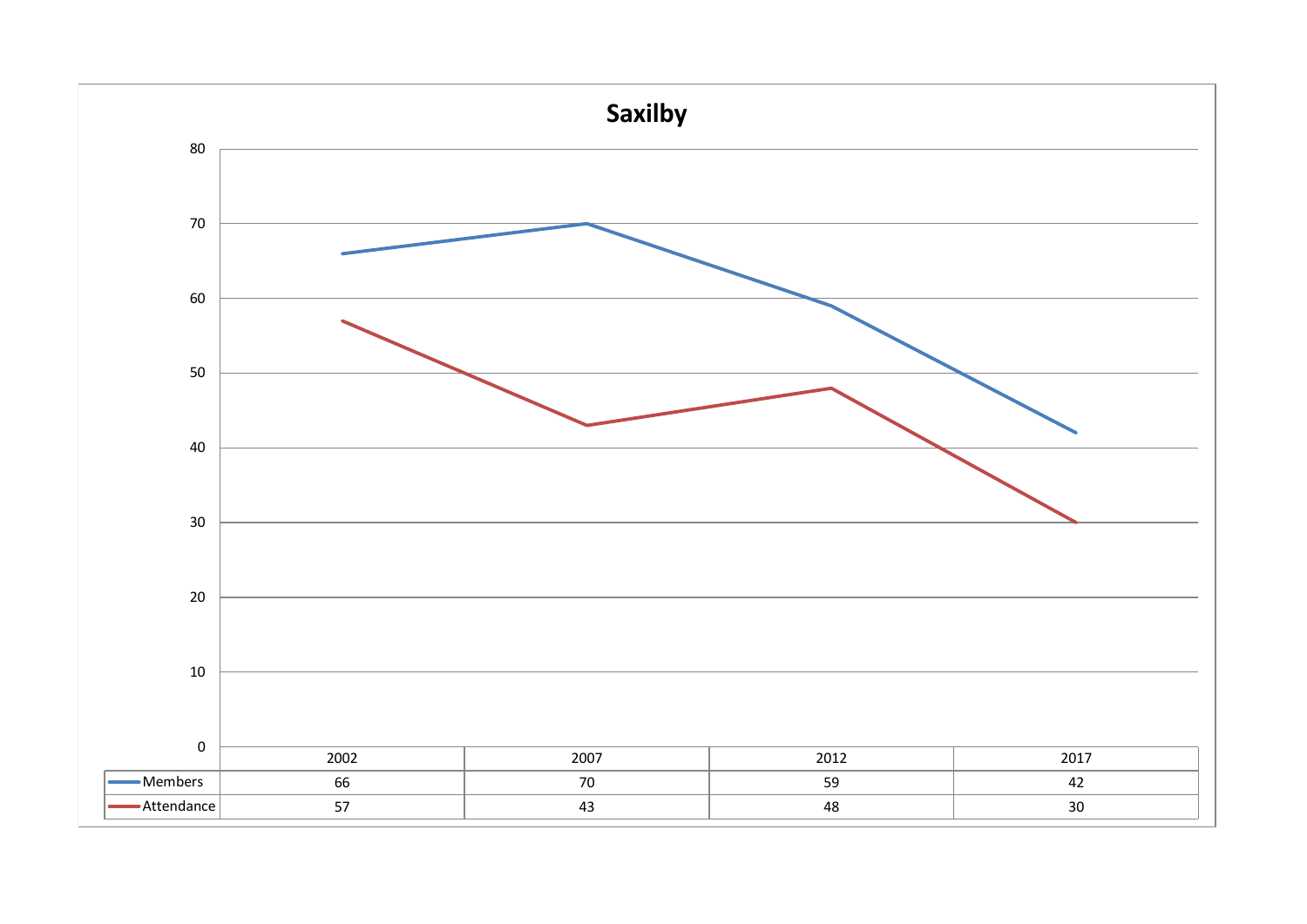![](_page_19_Figure_0.jpeg)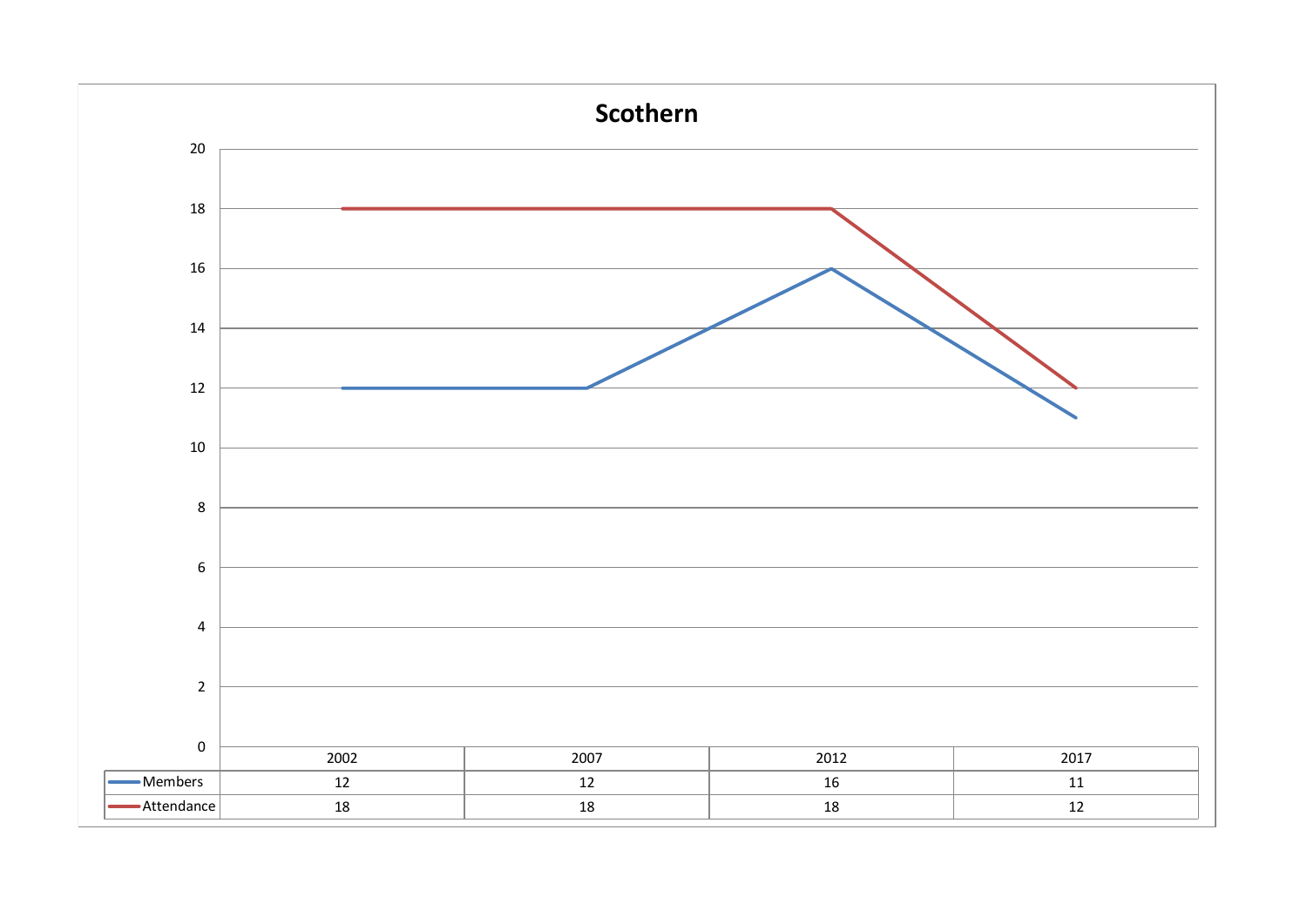![](_page_20_Figure_0.jpeg)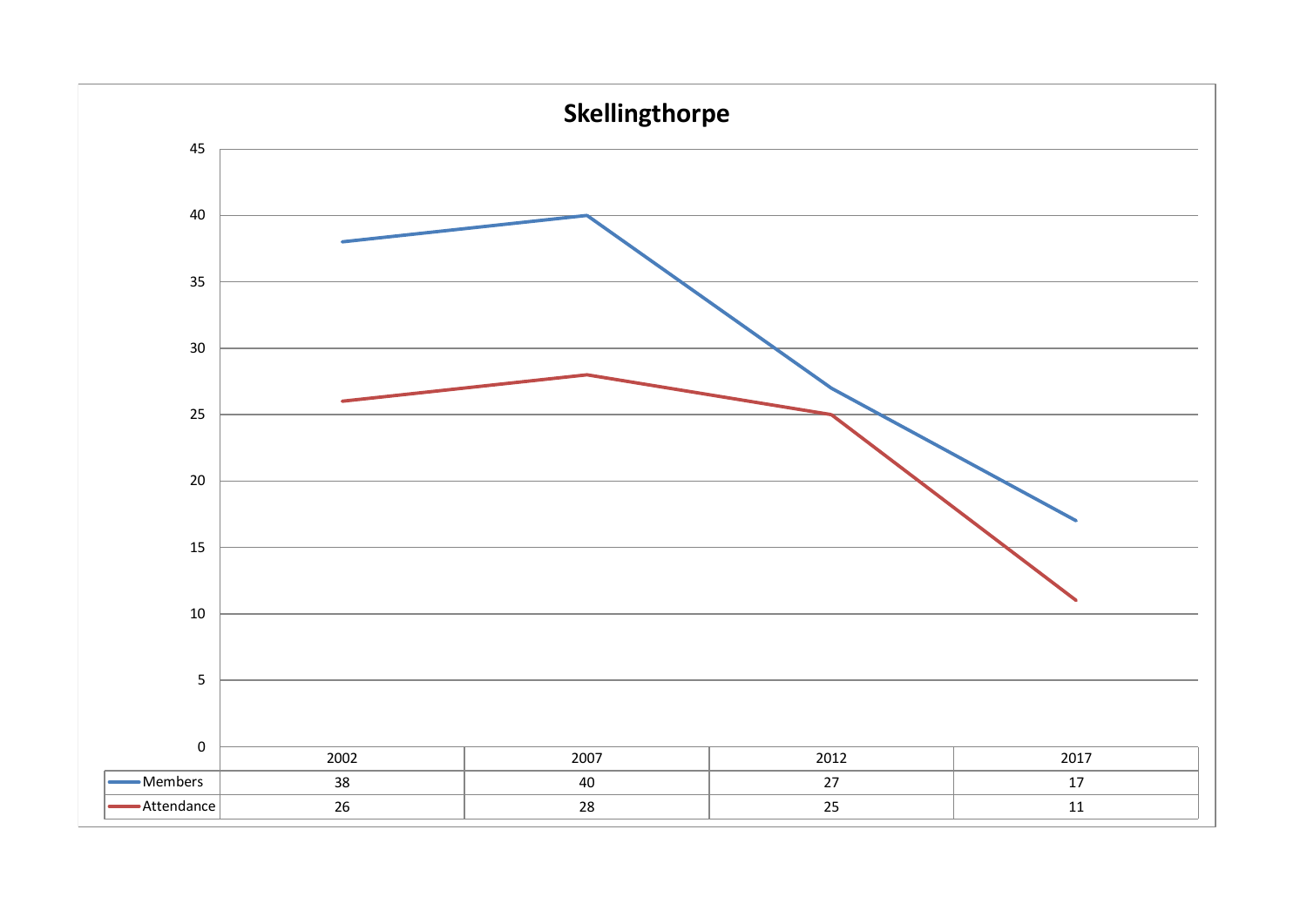![](_page_21_Figure_0.jpeg)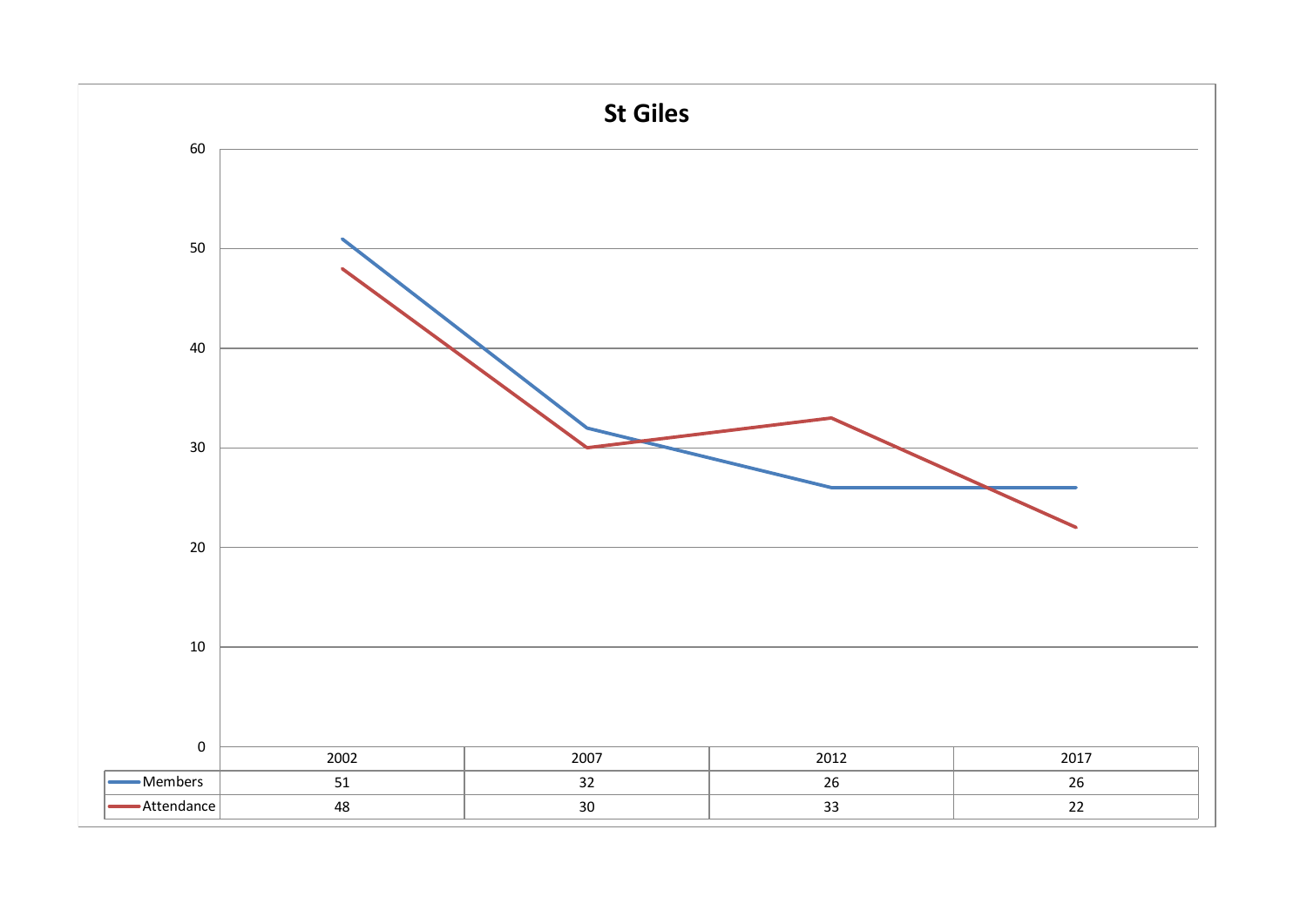![](_page_22_Figure_0.jpeg)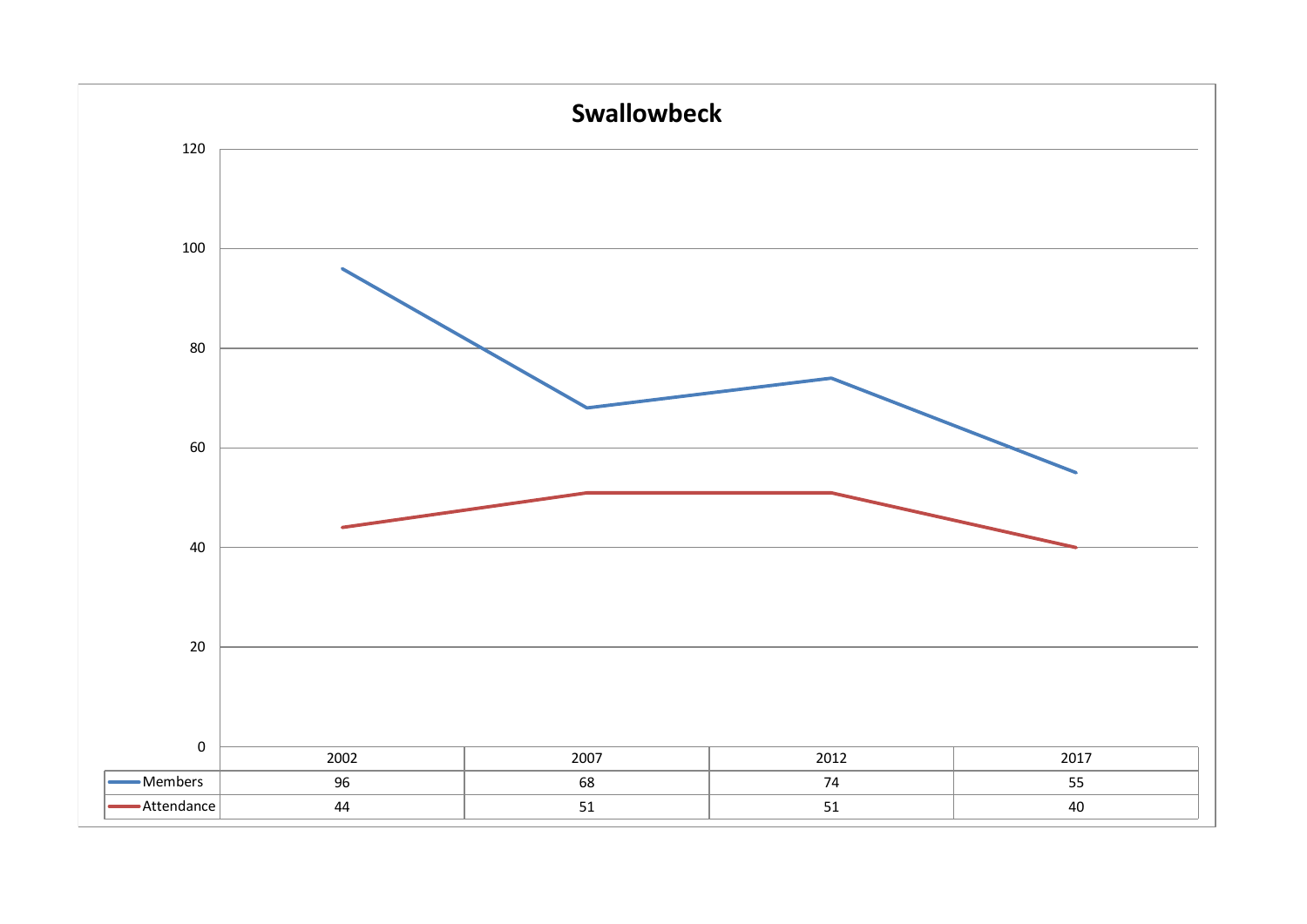![](_page_23_Figure_0.jpeg)